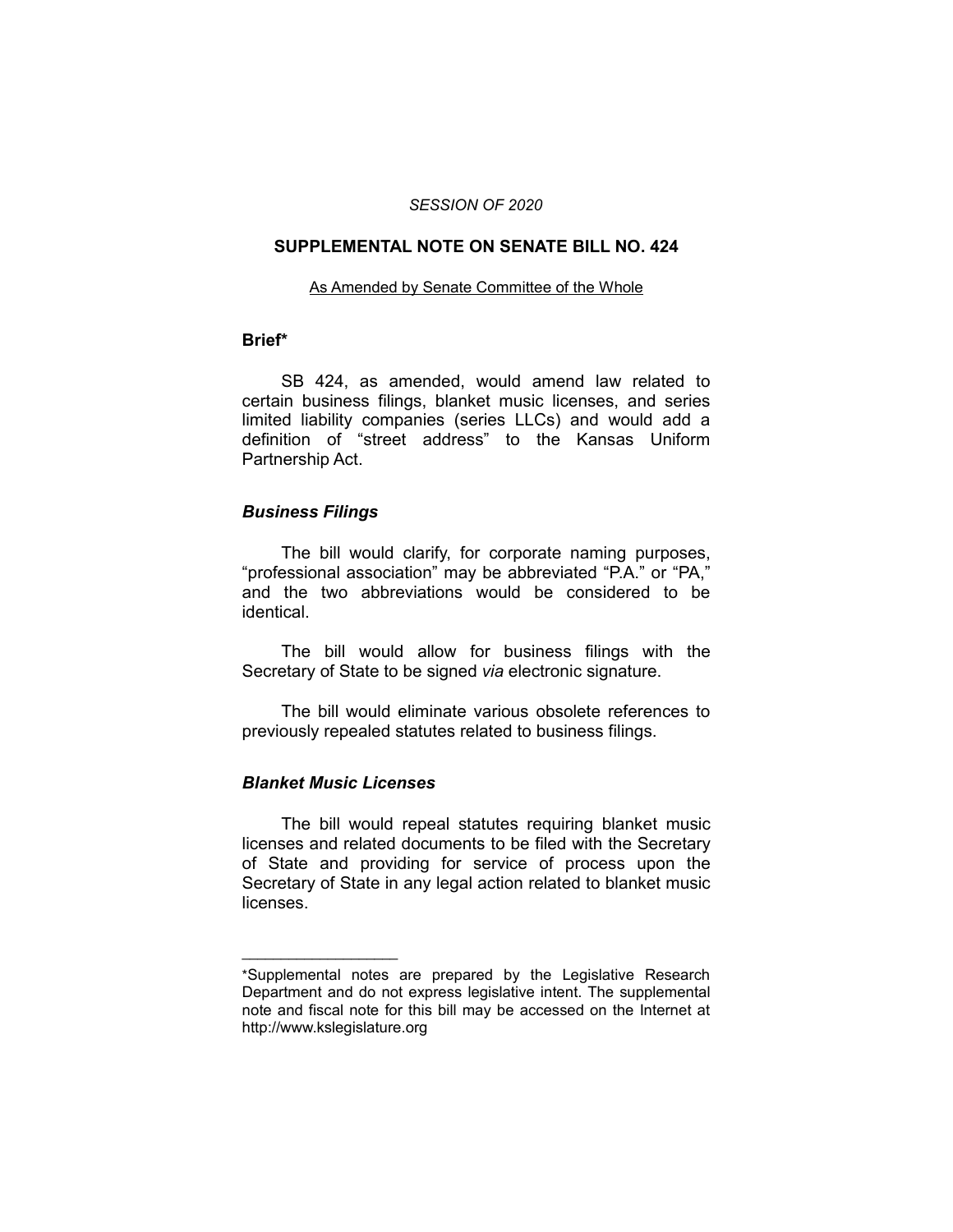# *Series LLCs*

The bill would delay implementation of the following series LLC provisions from July 1, 2020, to July 1, 2022 [*Note*: Such provisions were enacted in 2019 HB 2039]:

- Merger or consolidation of series LLCs;
- Reinstatement of canceled series LLC certificates of designation;
- Restated certificates of designation;
- Extensive amendment, restructuring, and expansion of the main statute governing series LLCs;
- Other series LLC amendments in the Revised Limited Liability Company Act, including statutes regarding cancellation of articles of organization, notice by filing with the Secretary of State, fees for documents provided by the Secretary of State, reinstatement of canceled or forfeited articles of organization, annual reports, and tax periods; and
- Series LLC provisions in the Business Entity Standard Treatment (BEST) Act and the Uniform Commercial Code.

## *Street Address Definition*

The bill would define "street address" within the Kansas Uniform Partnership Act to be the location including the number, street, city, and postal code.